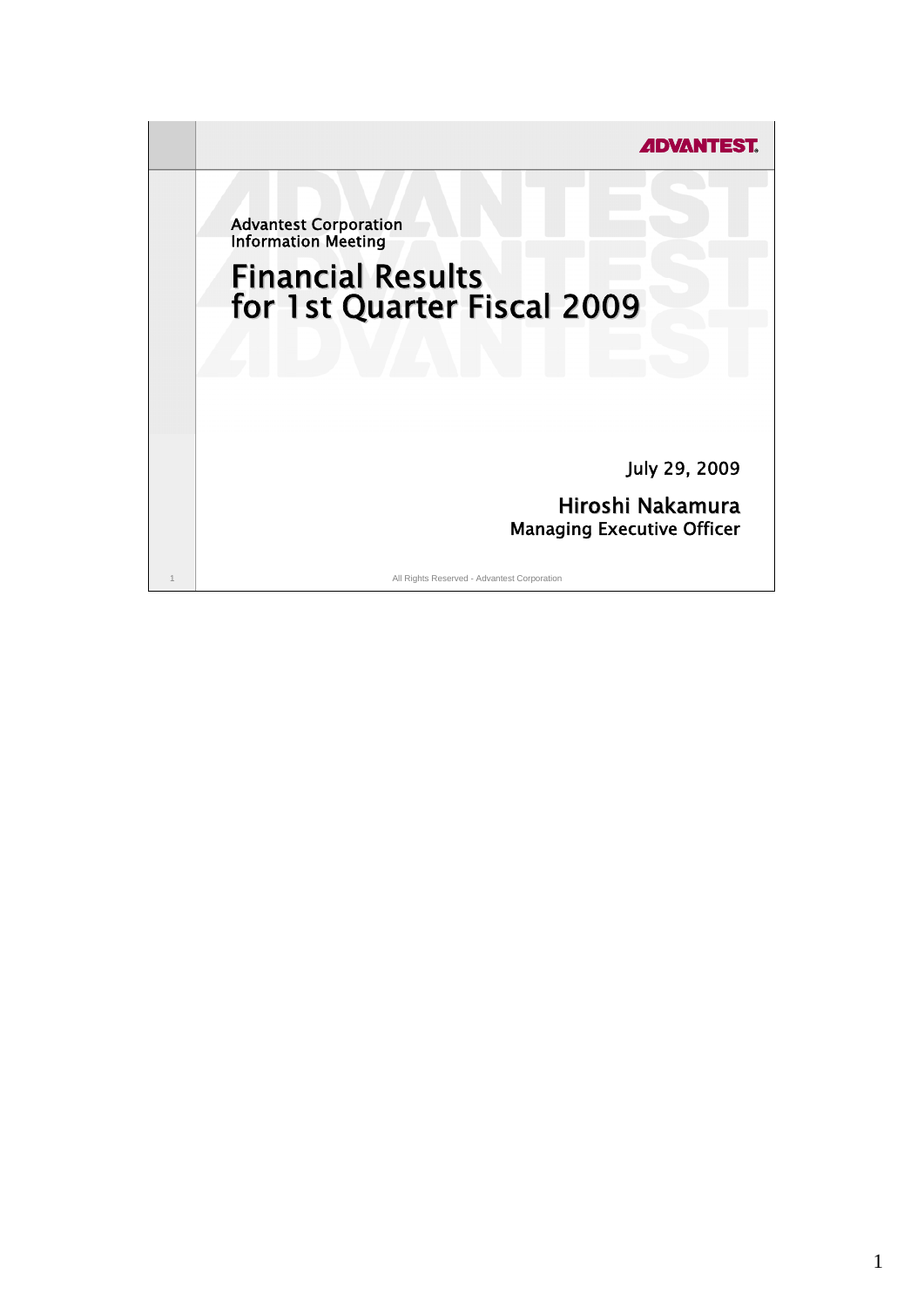|                | <b>Summary of Results</b> |        | <b>ADVANTEST.</b> |         |         |                                             |        |                  |                  |
|----------------|---------------------------|--------|-------------------|---------|---------|---------------------------------------------|--------|------------------|------------------|
|                |                           |        |                   |         |         | (In Billions of Yen)                        |        |                  |                  |
|                |                           | FY'08  |                   |         |         | <b>FY'09</b>                                |        |                  |                  |
|                |                           | 10     | 2Q                | 3Q      | 4Q      | Total                                       | 1Q     | Q on Q<br>$(\%)$ | Y on Y<br>$(\%)$ |
|                | Orders                    | 18.2   | 18.1              | 8.9     | 4.9     | 50.1                                        | 11.6   | $+136.1$         | $-35.9$          |
|                | Sales                     | 26.5   | 26.0              | 14.6    | 9.6     | 76.7                                        | 7.6    | $-20.2$          | $-71.2$          |
|                | Cost of Sales             | 12.8   | 12.8              | 12.7    | 18.6    | 56.9                                        | 3.3    | $-81.8$          | $-73.6$          |
|                | <b>Gross Profit</b>       | 13.7   | 13.2              | 1.9     | $-9.0$  | 19.8                                        | 4.3    |                  |                  |
|                | Operating<br>Income       | $-1.8$ | $-2.1$            | $-11.6$ | $-34.0$ | $-49.5$                                     | $-4.5$ |                  |                  |
|                | Non-operating<br>Income   | 1.5    | $-2.5$            | $-1.5$  | $-0.8$  | $-3.3$                                      | 0.8    |                  |                  |
|                | Income before<br>Tax      | $-0.3$ | $-4.6$            | $-13.1$ | $-34.8$ | $-52.8$                                     | $-3.7$ |                  |                  |
|                | Net Income                | $-0.2$ | $-2.7$            | $-7.8$  | $-64.2$ | $-74.9$                                     | $-3.8$ |                  |                  |
|                | Backlog                   | 24.1   | 16.2              | 10.4    | 5.8     |                                             | 9.8    | $+69.5$          | $-59.2$          |
| $\overline{2}$ |                           |        |                   |         |         | All Rights Reserved - Advantest Corporation |        |                  | 2009/7/29        |

 $\bigcirc$  Results for 1Q FY2009:

- ・Orders more than doubled sequentially to 11.6 billion yen
- ・Sales fell approximately 20% sequentially to 7.6 billion yen
- ・Order backlog rose approximately 70% to 9.8 billion yen
- Gross profit on sales was 4.3 billion yen, and gross profit margin was 55.9%.

Advantest launched sweeping structural reforms in FY2008, and continues to implement cost-cutting measures. However, revenues remain low.

- ・ Operating loss was 4.5 billion yen
- ・ Net loss before taxes was 3.7 billion yen
- 
- ・ Net loss was 3.8 billion yen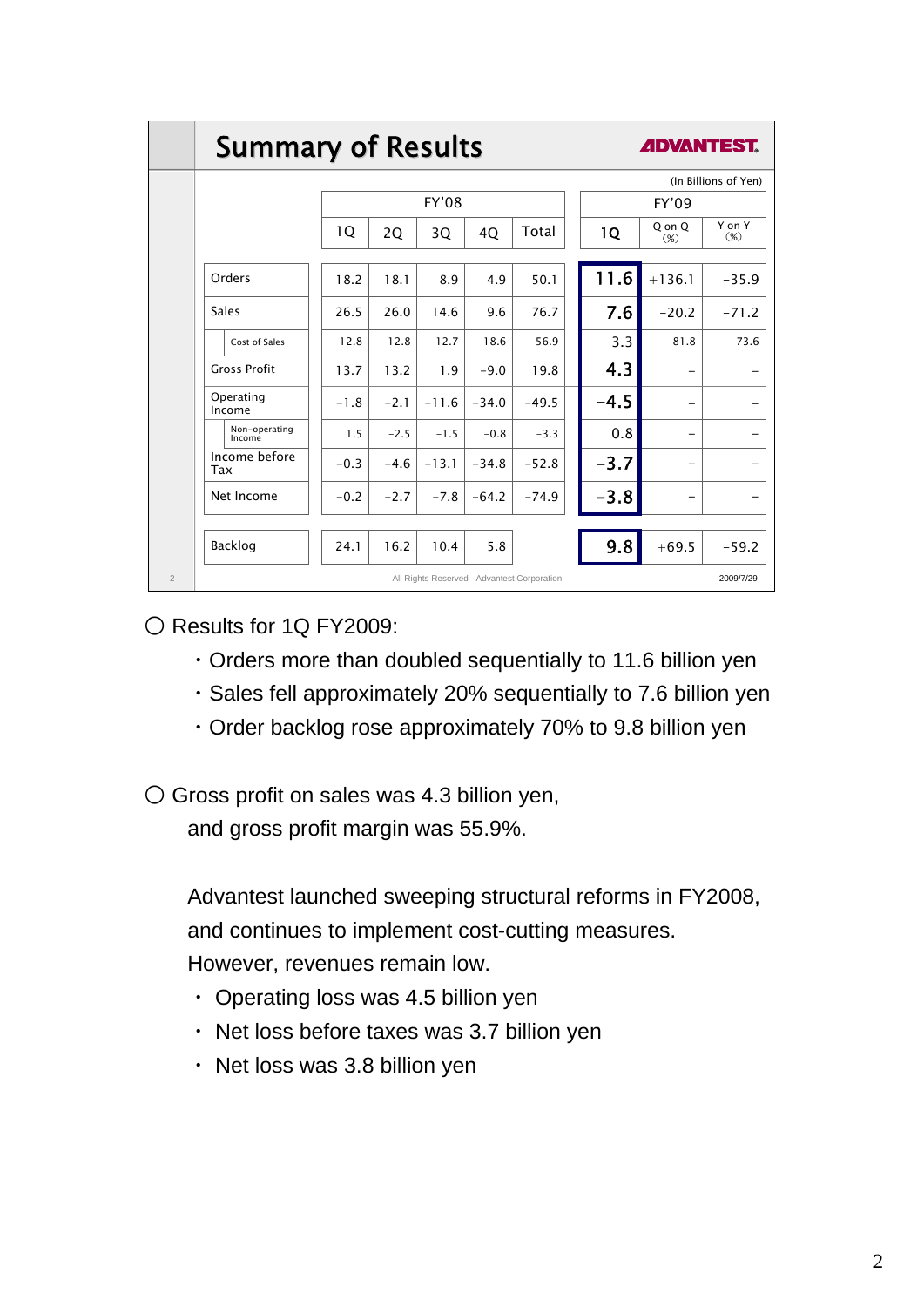

- Sales trend, FY2007 to the present
- O Sales have exceeded bookings since 1Q FY2008.

In the present quarter, signs of economic improvement have been seen in the semiconductor market. Inventories have been restored to appropriate levels, and increased production is boosting equipment utilization rates.

As a result, Advantest's orders rose significantly compared to the previous quarter, and the company's book-to-bill ratio exceeded parity for the first time in five quarters.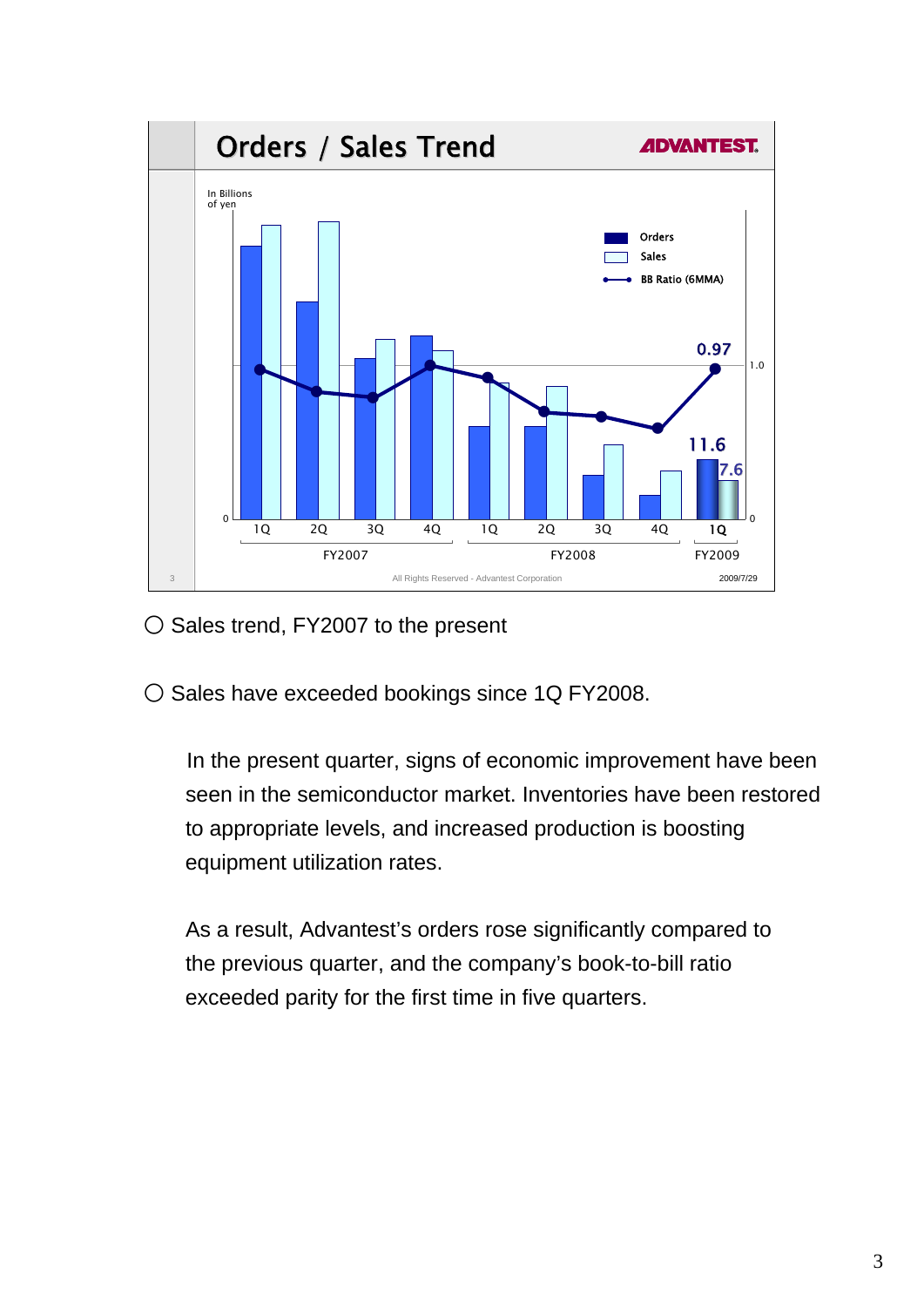

○ 1Q FY2009 Orders by Segment:

- Semiconductor and Component Test Systems
	- ・Orders almost quadrupled sequentially to 7.4 billion yen

In memory test, Advantest received increasing orders for the T5503 test system for DDR3, which is expected to see increasingly widespread use in PCs.

In non-memory test, orders for T2000 modules increased, chiefly for production testing of new MPUs.

- Mechatronics Systems
	- ・Orders more than quintupled sequentially to 1.7 billion yen

Improving tester utilization rates drove increasing demand for device interfaces in the first quarter.

- Services, Support & Other
	- ・Orders were flat sequentially at 2.5 billion yen

Although semiconductor manufacturers' utilization rates have risen, they are still not high enough to produce any increase in demand for maintenance and other services.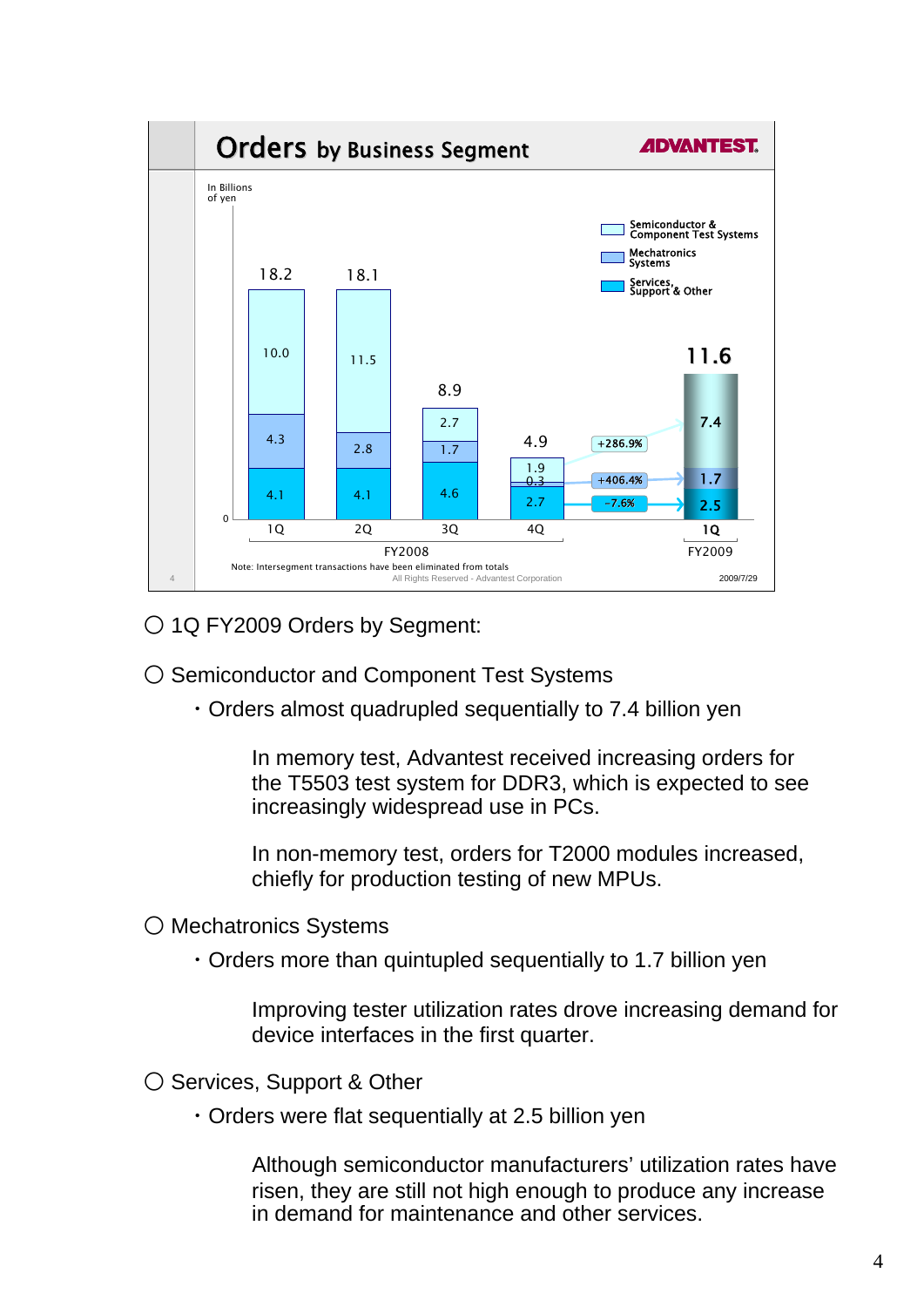

○ 1Q FY2009 Sales by Segment:

- Semiconductor and Component Test Systems
	- ・ Sales fell 33% sequentially to 4.1 billion yen

Memory tester sales more than doubled to 1 billion yen, as leading semiconductor manufacturers began to ramp up DDR3 volume production.

Non-memory tester sales fell 46% sequentially to 3.1 billion yen, as some of deliveries of the T2000 for next-generation MPUs have been scheduled in the following quarter, despite robust order volumes. Additionally, consumer demand for electronics and automobiles remains low.

○ Mechatronics Systems

- ・ Sales rose 31% sequentially to 1.4 billion yen
- Services, Support & Other
	- ・ Sales fell 14% sequentially to 2.2 billion yen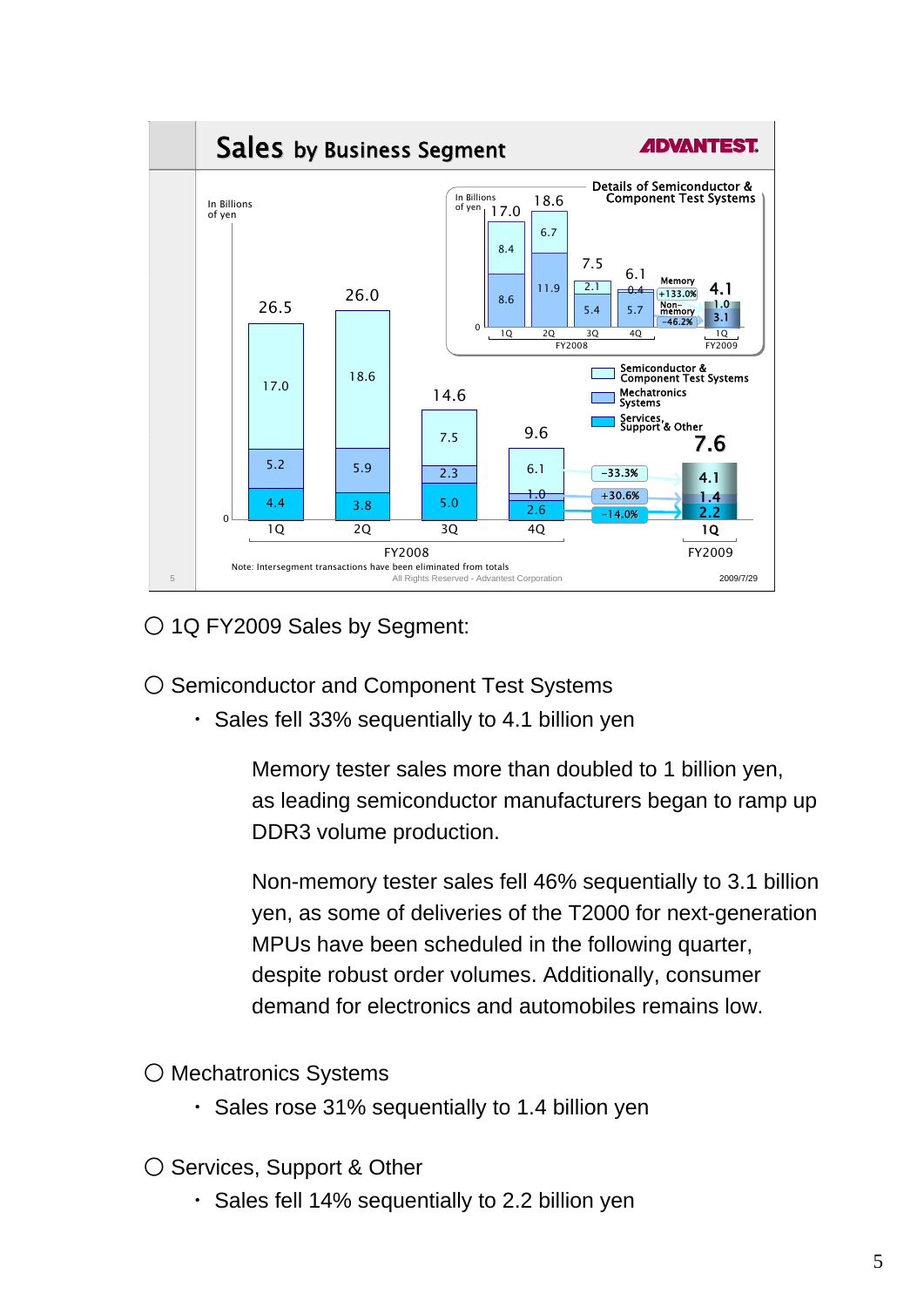

○ 1Q FY2009 Sales by Region:

○ Demand for DDR3 testers increased unevenly in the first quarter Pockets of sales growth appeared in South Korea, but sales remained low in other areas.

Consumer demand for electronics and automobiles has not yet recovered. In Japan the picture is especially bleak, and chip-makers show no sign of loosening their restrictions on capital investment in testers.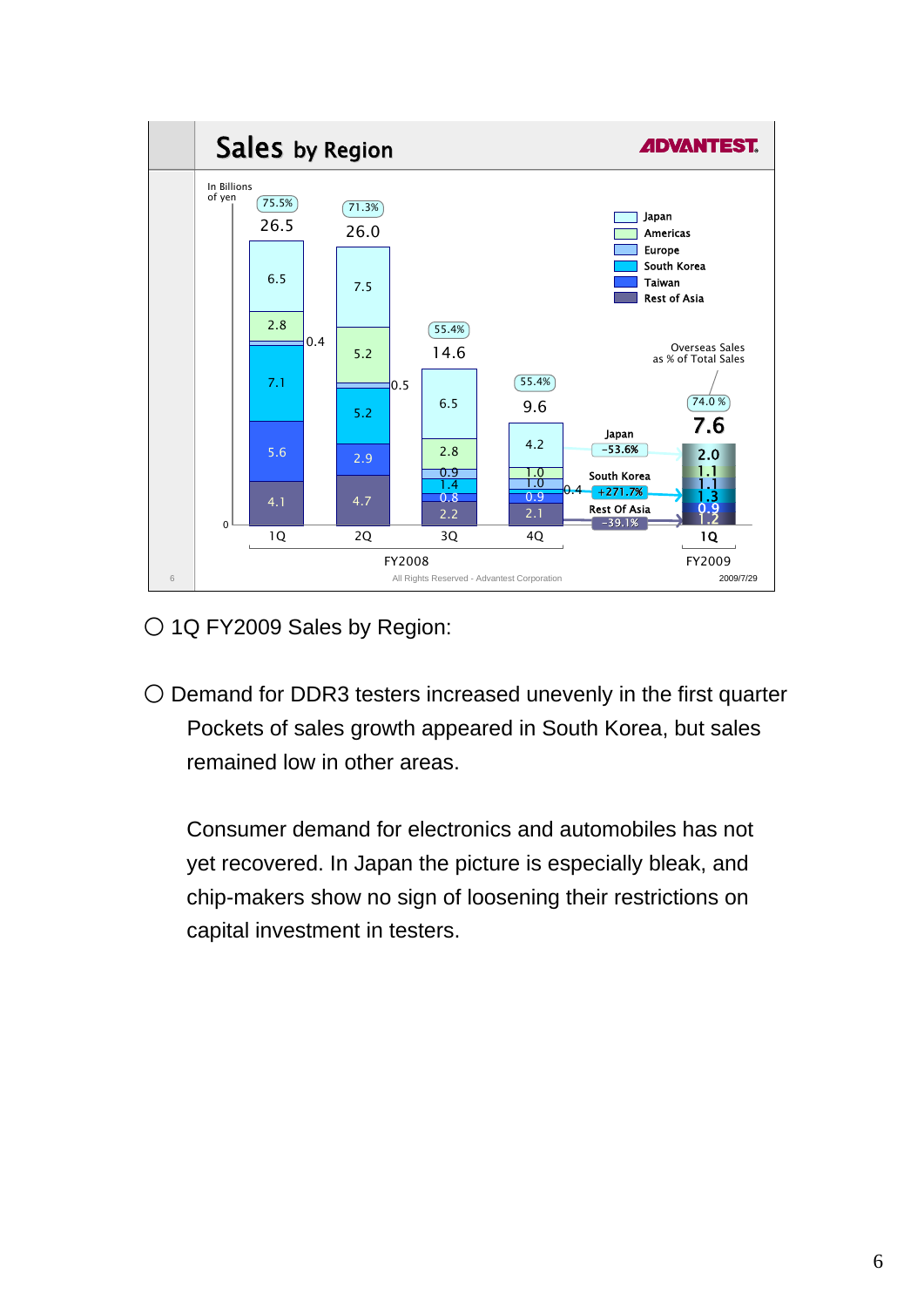

○ 1Q FY2009 Operating Expenses and Operating Income

- Operating Expenses
	- ・ 8.8 billion yen

Operating costs fell by 2.4 billion yen, a decrease of approximately 20% from 4Q FY2008. (Operating expenses of 25 billion yen for 4Q FY2008 included 13.8 billion yen of expenses related to structural reforms. The comparison figure of 11.2 billion yen excludes these items.)

Lower operating expenses in 1Q FY2008 reflect the results of Advantest's FY2008 structural reforms and ongoing efforts to improve profitability via cost-reduction measures.

○ Operating Loss

 $\cdot$  4.5 billion yen

Operating profit was negatively affected by persistent low sales volume in the quarter.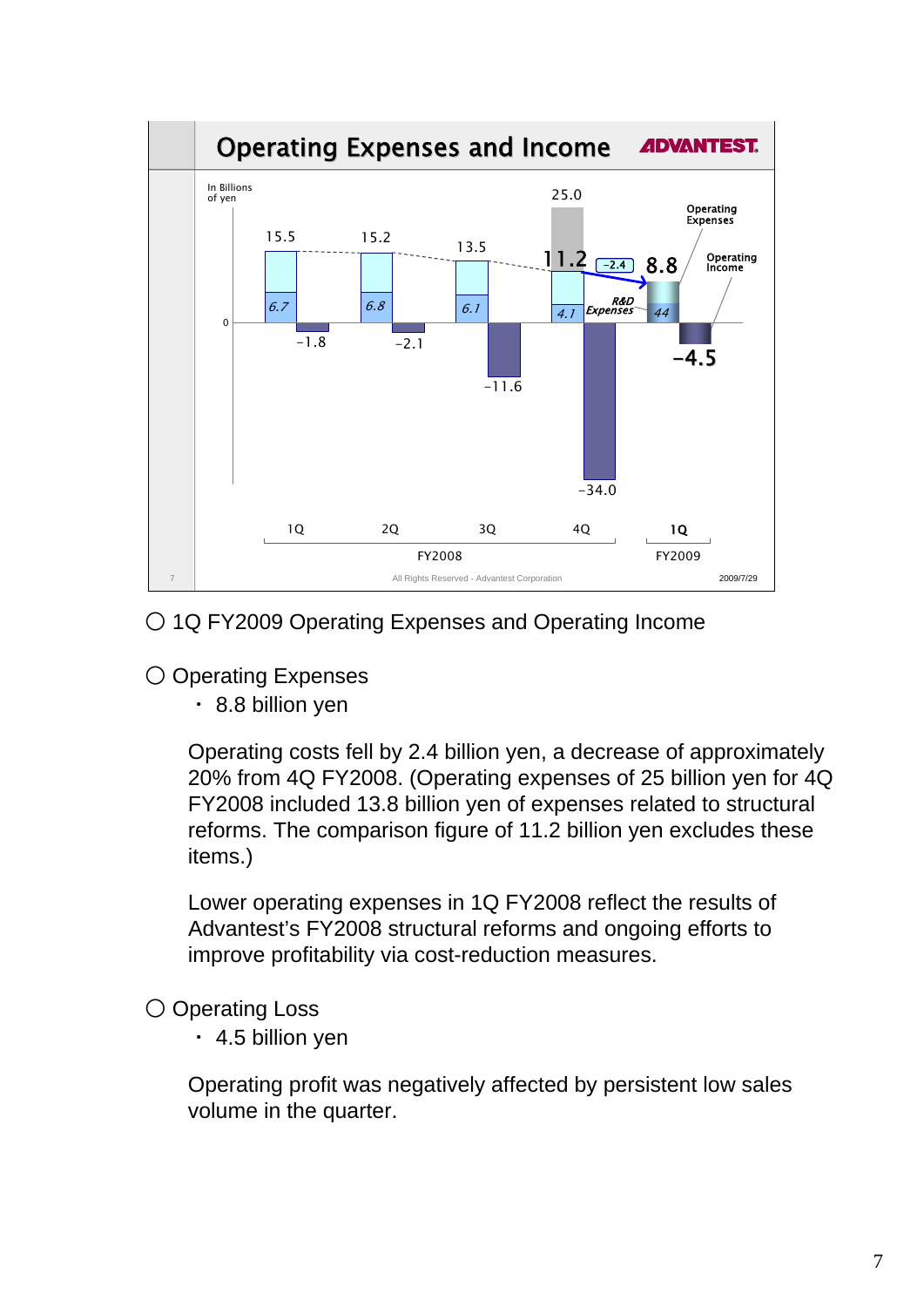

○ Balance Sheet as of June 30, 2009:

# ○ Assets

・ Total assets declined 12.1 billion yen from the previous period to 190 billion yen.

Cash & cash equivalents, including short-term investments, declined 12.9 billion yen to 117.7 billion yen.

Factors chiefly contributing to these declines were a net loss of 3.8 billion yen in the first quarter, as well as expenditures related to Advantest's FY2008 structural reforms.

○ Capital Expenditures

- ・ Capital expenditures were 0.3 billion yen
- Depreciation
	- ・ Depreciation amounted to 0.9 billion yen as a result of impairment costs on fixed assets incurred in the previous fiscal year.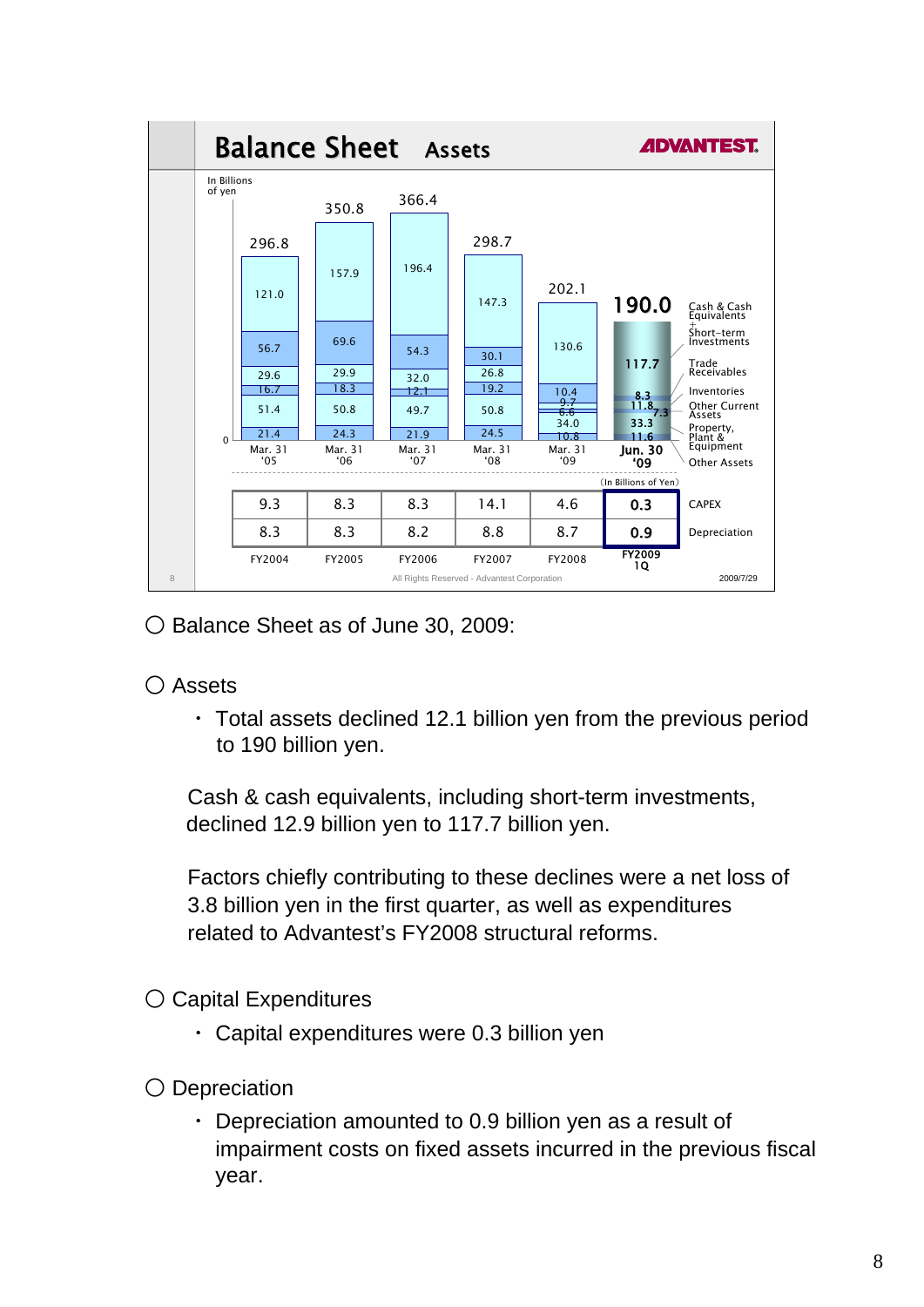

○ Balance Sheet as of June 30, 2009:

- Liabilities and Equity
	- ・ Equity amounted to 158.9 billion yen, a decline of 4.7 billion yen from the previous period, as a result of a decrease in "Retained Earnings and Others."
	- ・ Equity-to-assets ratio was 83.6%.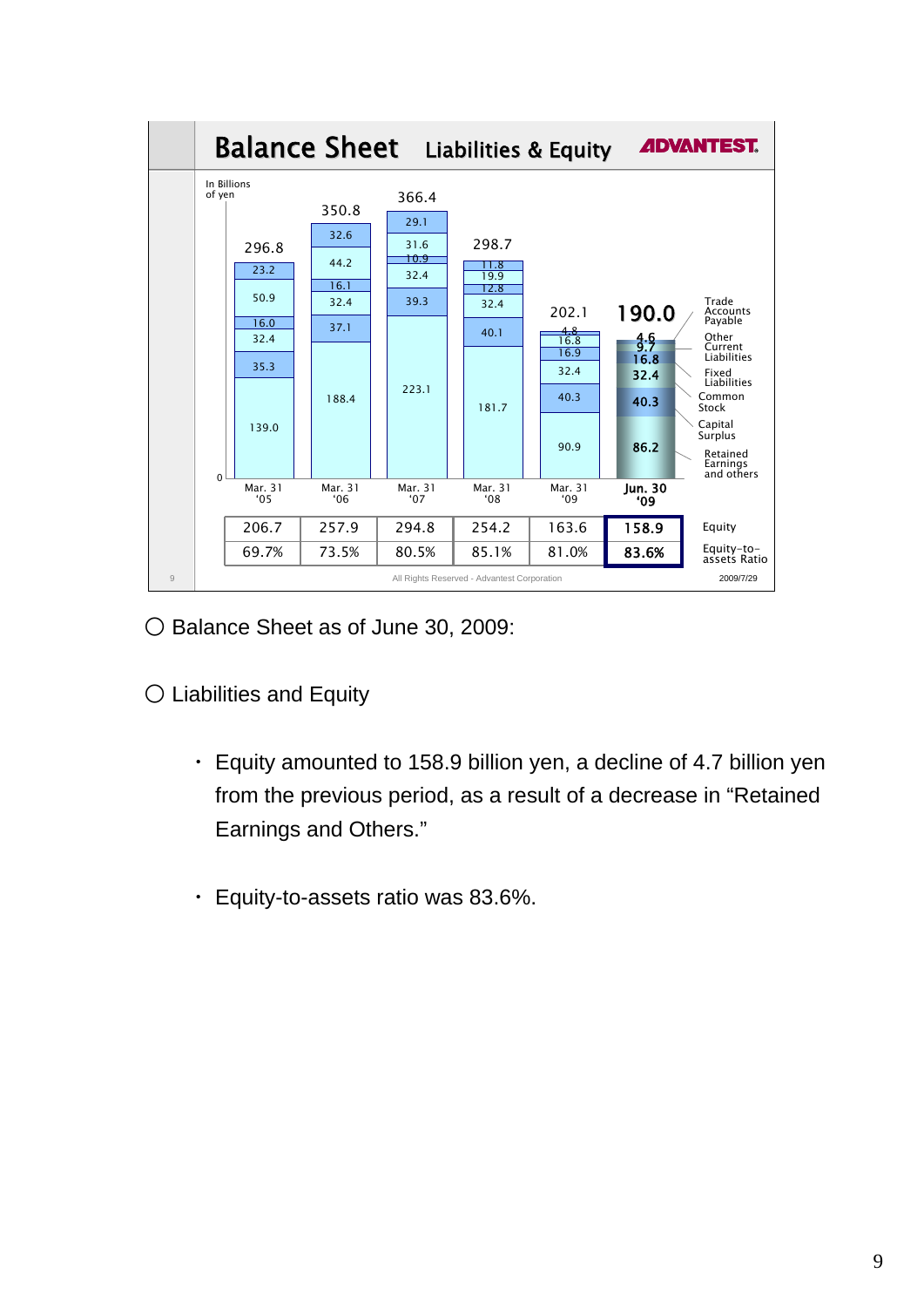

○ 1Q FY2009 Cash Flow (CF):

・ Operating CF

Expenditures totaled 11.2 billion yen.

・ Investment CF

Excluding short-term investments, expenditures totaled 0.6 billion yen.

・ Free CF:

Free cash flow in the first quarter was minus 11.8 billion yen on a substantial basis.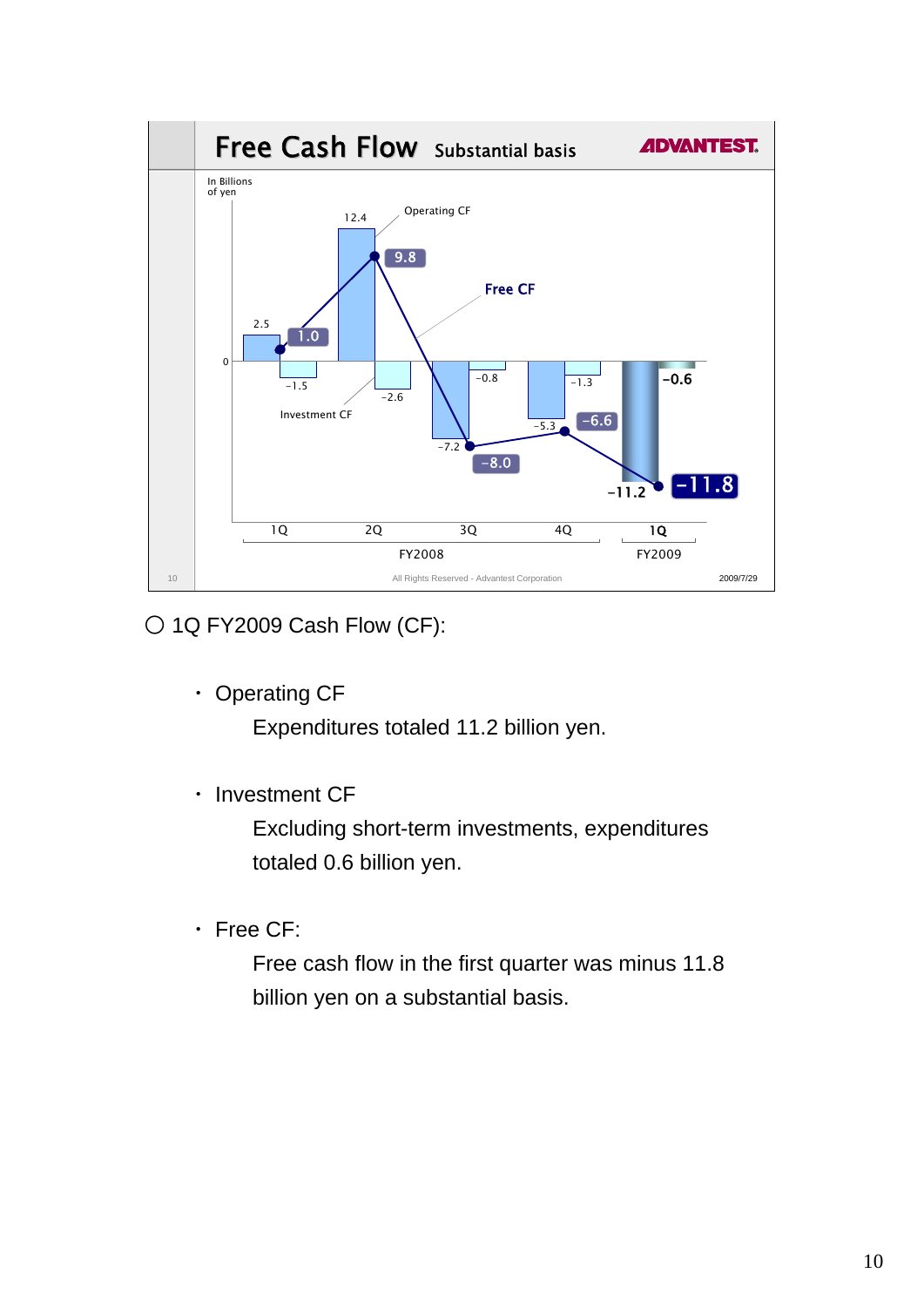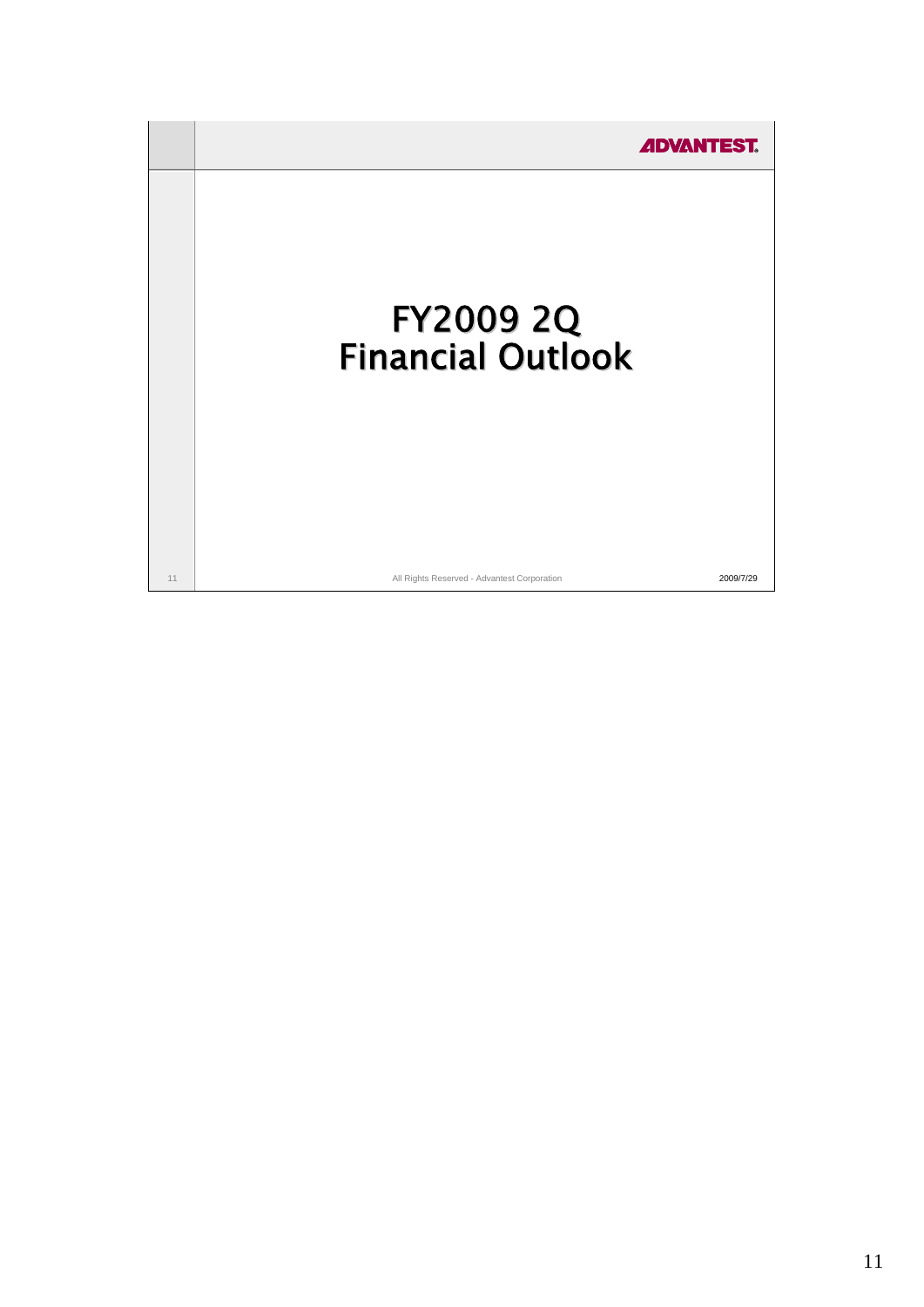

# ○ FY2009 Outlook: External Factors

- Positive Trends
	- ・Memory Test Segment

Demand for DDR3 testers is expected to continue growing in the second quarter as manufacturers ramp volume production.

Inquiries were comparatively brisk in the first quarter, especially from South Korean manufacturers. In the second quarter, Advantest expects higher demand for production testers from chip-makers in Taiwan and other regions.

・Non-Memory Test Segment

Advantest expects a recovery in demand for testers for next-generation MPUs and peripheral devices, principally from MPU manufacturers and OSATs.

○ Negative Trends

There is a risk that semiconductor manufacturers may further reduce their capital expenditures due to the lack of macro-economic visibility, the prolonged global slump in consumer spending, and deceleration of new demand for consumer electronics in emerging markets.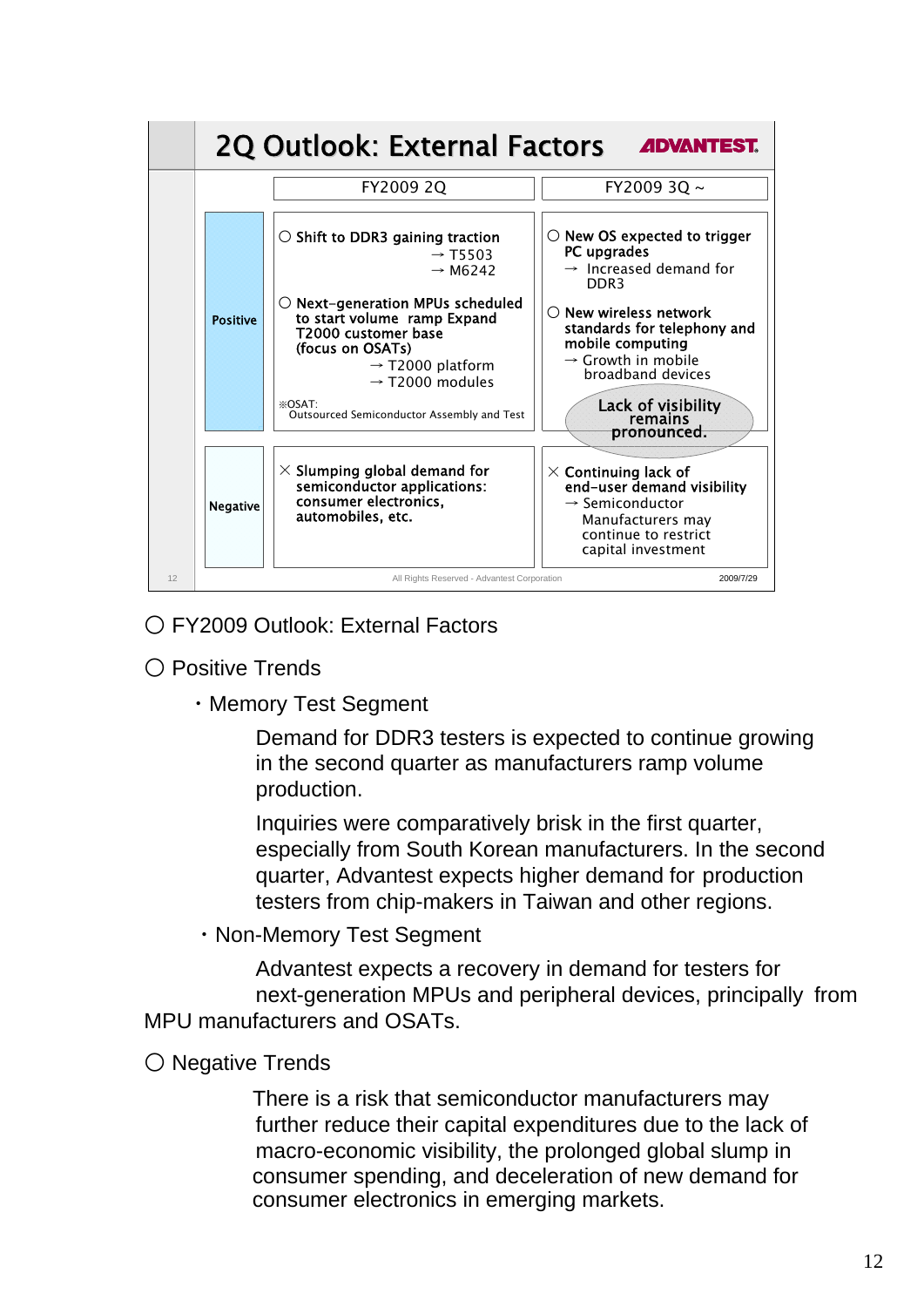# **2Q Financial Outlook**



|                      | (In Billions of Yen) |                                             |                  |                                                |                  |  |  |  |  |  |
|----------------------|----------------------|---------------------------------------------|------------------|------------------------------------------------|------------------|--|--|--|--|--|
|                      | FY2009               |                                             |                  |                                                |                  |  |  |  |  |  |
|                      | 10<br>Results        | <b>2Q</b><br><b>Forecasts</b>               | Q on Q<br>$(\%)$ | <b>2Q</b><br><b>Forecasts</b><br>(Accumulated) | Y on Y<br>$(\%)$ |  |  |  |  |  |
| Orders               | 11.6                 | 10.0                                        | $-14.1$          | 21.6                                           | $-40.4$          |  |  |  |  |  |
| <b>Sales</b>         | 7.6                  | 10.0                                        | $+31.4$          | 17.6                                           | $-66.5$          |  |  |  |  |  |
| Operating<br>Income  | $-4.5$               | $-3.7$                                      |                  | $-8.2$                                         |                  |  |  |  |  |  |
| Income Before<br>Tax | $-3.7$               | $-3.2$                                      |                  | $-6.9$                                         |                  |  |  |  |  |  |
| Net Income           | $-3.8$               | $-3.3$                                      |                  | $-7.1$                                         |                  |  |  |  |  |  |
| Backlog              | 9.8                  | 9.8                                         |                  |                                                |                  |  |  |  |  |  |
| 13                   |                      | All Rights Reserved - Advantest Corporation |                  |                                                | 2009/7/29        |  |  |  |  |  |

○ 2Q FY2009 Financial Outlook:

- ・ Orders 14% sequential decline to 10 billion yen
- ・ Sales 31% sequential increase to 10 billion yen
- Operating loss 3.7 billion yen
- Net loss before taxes 3.2 billion yen
- Net loss 3.3 billion yen

○ FY2009 Full Year Financial Outlook

Advantest has decided to refrain at this time from announcing its full-year forecast, due to a lack of visibility surrounding tester demand from 3Q onwards. The company will announce further guidance as soon as it is available.